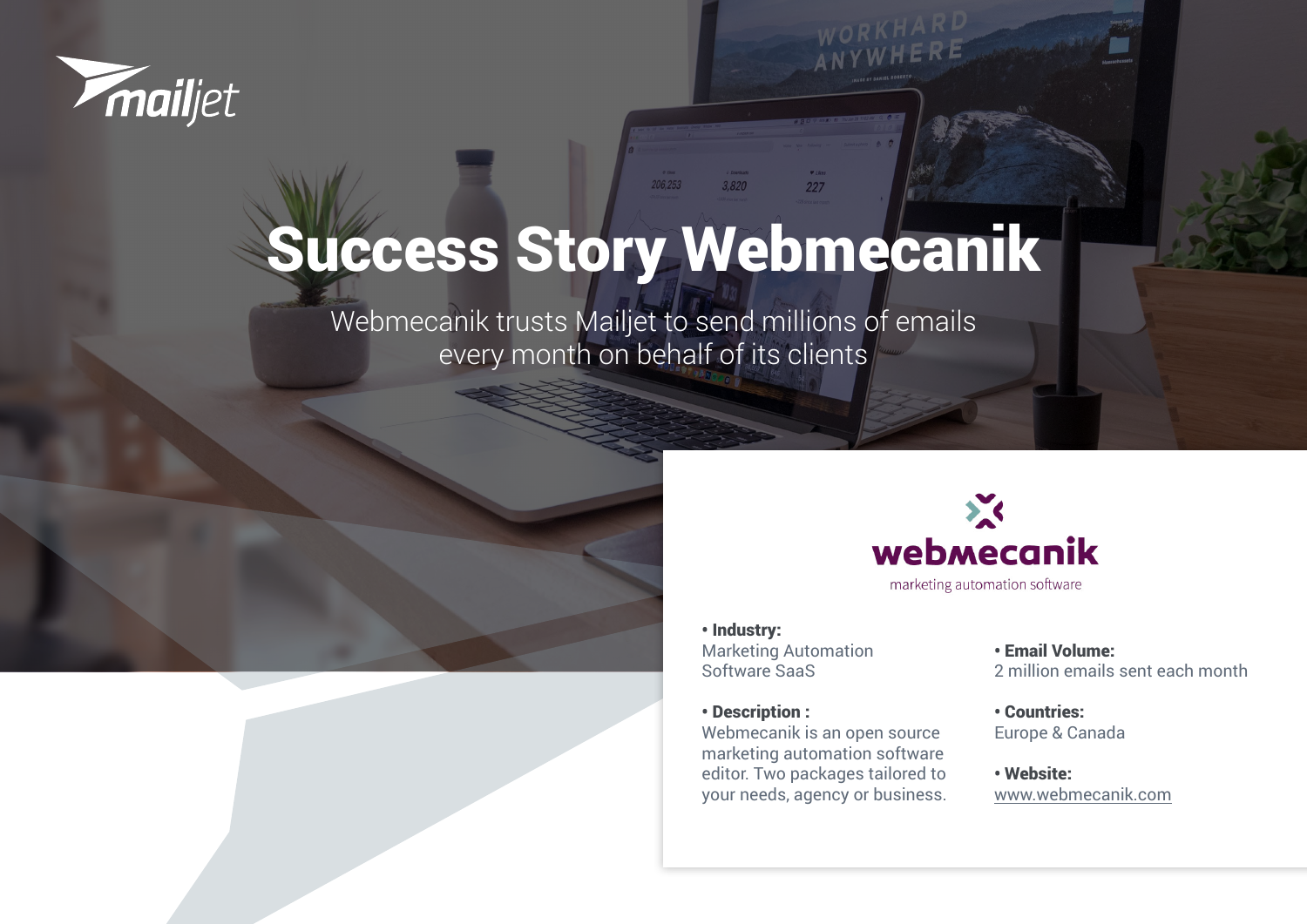## INTRODUCTION

Webmecanik offers the first SaaS This solution makes it possible to automate marketing and sales actions for a company's current and prospective customers through multiple channels, including email. The process is achieved by using automated workflows: the action of a customer (page visit, download of a document, etc.) triggers a particular action (add the contact notifications, etc.).

More than 300 clients trust



#### THE PROBLEM

Webmecanik's messages are sent to customers through different channels: social media, Web notifications, text messages, etc. However, the main mode of communication is still email. As such, Webmecanik needed a strong partner to handle the sending of its clients' emails, ensuring high-quality routing and an excellent delivery rate. Webmecanik also wanted to find a trustwor-

thy, responsive partner.

The last criterion they used in their search stemmed from the need to protect their customer's data: Webmecanik was particularly interested in finding a European company that strictly adheres to applicable and upcoming European regulations, such as the [GDPR](https://fr.mailjet.com/rgpd/).

### THE SOLUTION

Webmecanik first met with Mailjet representatives to discuss the details of their needs and their project. By choosing Mailjet, Webmecanik is working with a trusted partner, ensuring that its clients can automate the sending of emails to their contacts with total peace of mind.

To route its clients' emails via Mailjet, Webmecanik first had to integrate Mailjet into [Mautic,](https://www.mailjet.com/integrations/mautic/) the open-source platform that their solution is based on. The Mailjet plug-in designed by Webmecanik (using SMTP relays) was integrated into the community and is available for all users. To automate the sending of their emails, Webmecanik's clients now only need to configure their DNSes, and the company